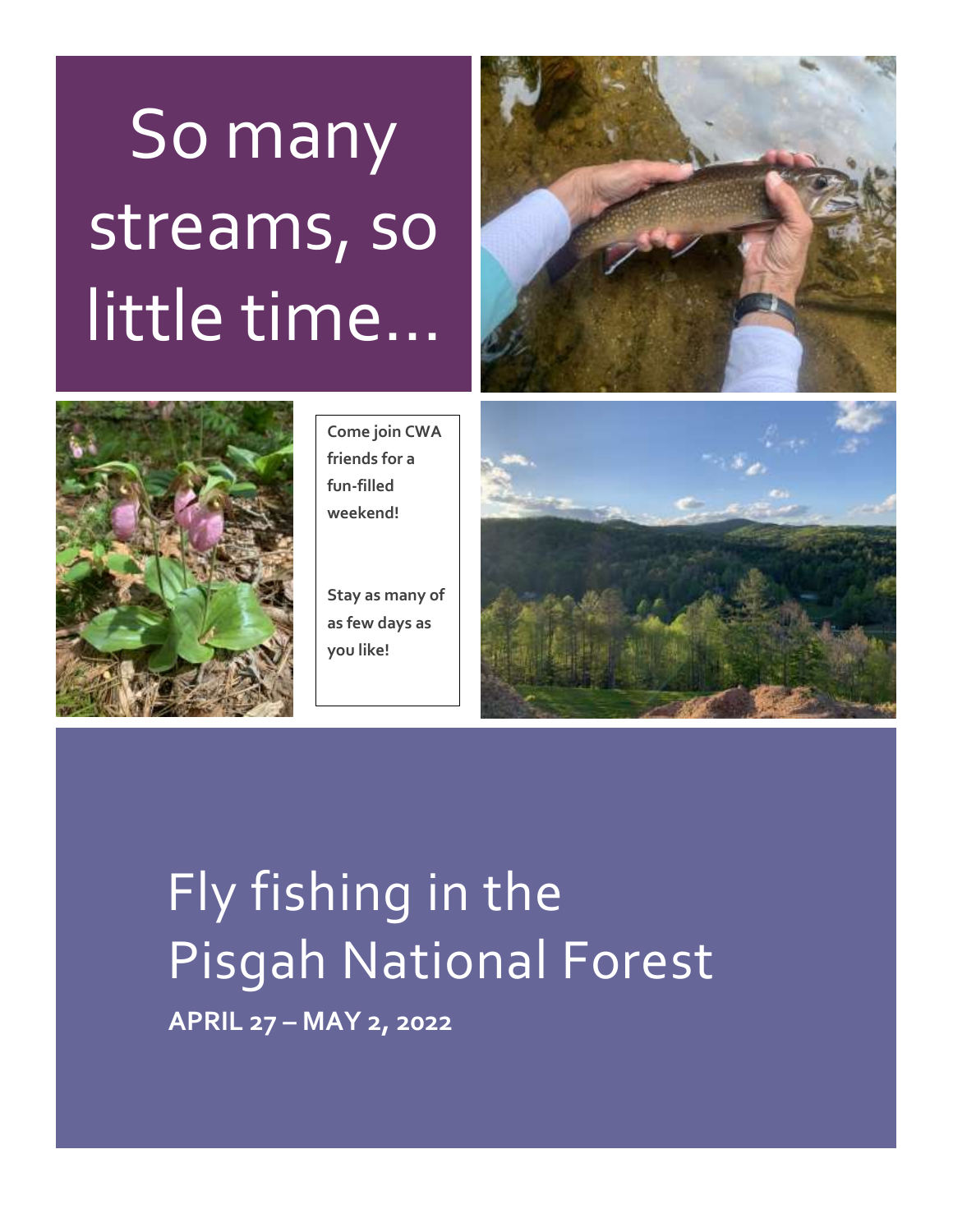# Pisgah National Forest, North Carolina

#### Western North Carolina

WNC is a paradise for trout fishing, kayaking, hiking and mountain biking. There are countless, pristine streams that are home to native brook trout, as well as wild and stocked brown, brook and rainbow trout.



There are so many things to do and experience:

- Take a drive along the Blue Ridge Parkway.
- Hike to a secluded fishing spot.
- Go bird watching, wild flower hunting or star gazing.
- Hire a guide and fish on private or public water.
- Tour the Cradle of Forestry in America.
- Visit the Pisgah Fish Hatchery.



#### Brevard, NC

Brevard is a small, artsy college town with antique shops, galleries and plenty of places to stock up or dine out!

We'll be staying at the **Adventure Village**, a small enclave of cozy cabins in a great location near dozens of streams!

Bring your own food to cook in the cabins or eat out in Brevard, only 10 minutes away.

If you prefer, there are motels and hotels in Brevard.

Please make your own reservations.



Contact Denise Swensen for more information[: denswen@me.com](mailto:denswen@me.com)